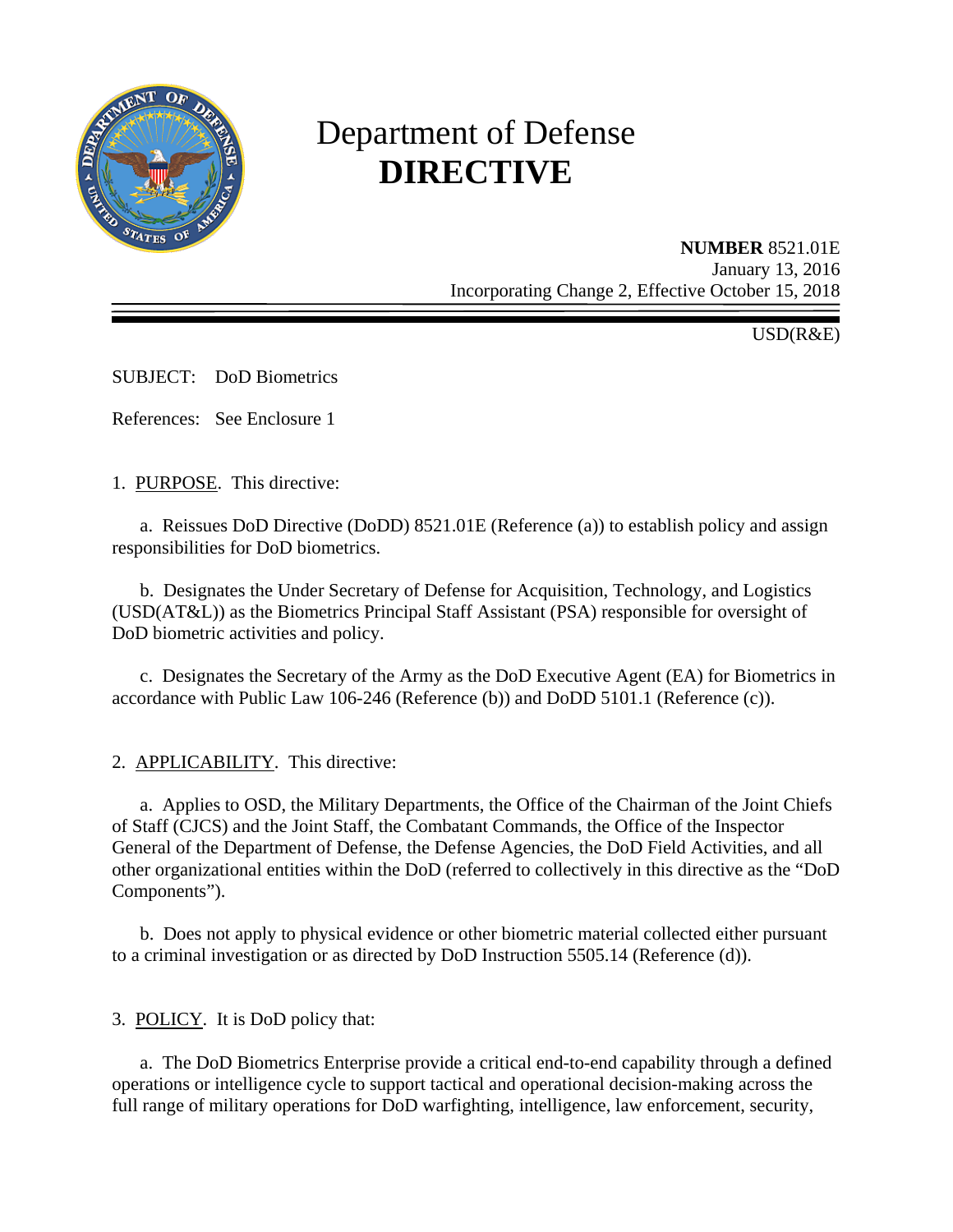force protection, homeland defense, counterterrorism, business, and information environment mission areas (referred to in this directive as "DoD mission areas").

 b. DoD biometric programs be designed to improve the effectiveness and efficiency of identity activities and to eliminate unwarranted duplication of technology development and information management efforts.

 c. Biometric collections are encouraged during all military operations and military intelligence activities where legal and appropriate.

 d. The maintenance, collection, use, and dissemination of biometric data, which includes the transmission, storage, caching, tagging, analysis, production, and use of biometric data adhere to applicable laws, policies, standards, and protocols, including but not limited to DoDD 5400.11 (Reference (e)), to support data sharing and interoperability.

 e. The DoD biometric and intelligence enterprises are to be integrated and interoperable through the use of identity intelligence capabilities, including biometric enabled intelligence (BEI), to the fullest extent possible to enable DoD and mission partners' operations.

 f. Biometric, biographic, behavioral, and contextual data collected and maintained by DoD Components, as well as resulting BEI products, are to be considered DoD data, protected from unauthorized release, and shared in accordance with applicable data sharing and disclosure policy under appropriate authorities, arrangements, and agreements. Foreign-collected identity information that is shared with the DoD is to be withheld from public disclosure to avoid the adverse effects such a release would have on the DoD's ability to obtain the same or similar information in the future.

 g. The DoD maintain authoritative biometric data repositories to conduct match, store, and share functions for the DoD mission areas of:

(1) Individuals whose biometric data were collected as a part of national security-related operations, including bulk collections from interagency or foreign partner repositories; or

(2) Individuals affiliated with or seeking to be affiliated with the DoD whose biometric data were obtained for a legitimate, authorized, and DoD purpose in accordance with applicable law, regulation, and policy.

h. Biometric, biographic, behavioral, and contextual data collected and maintained by DoD Components and BEI are to be unclassified or classified at the lowest appropriate level consistent with standard criteria for security classification and in accordance with applicable security classification guidance to support interagency and international data accessibility.

 i. The DoD develop and maintain continuity of operations and disaster recovery plans for vital biometric capabilities.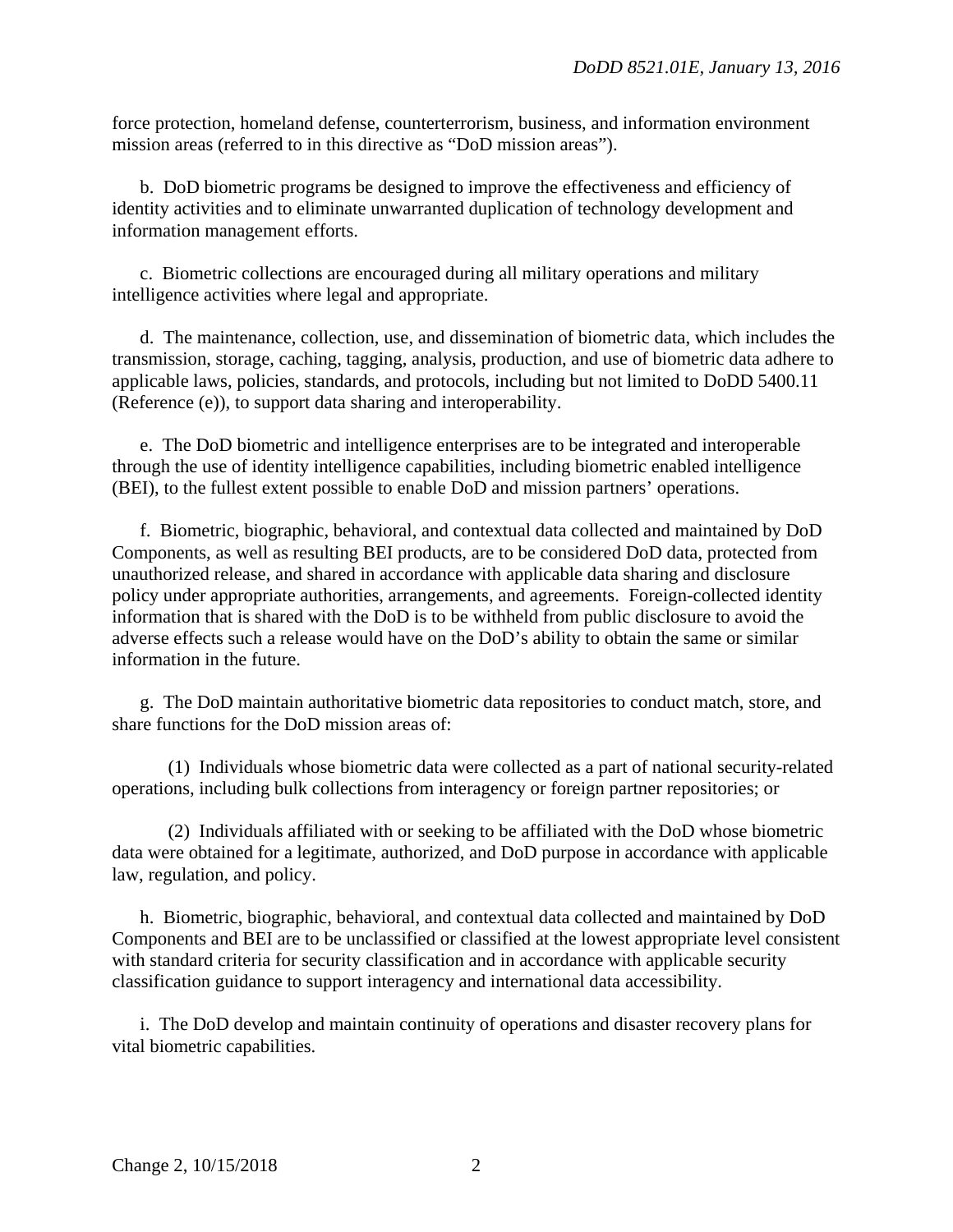j. The DoD make available to other U.S. Government agencies all biometric and associated biographic and contextual data collected during the course of military operations to support national security screening and vetting activities to the fullest extent permitted by law.

 k. The DoD comply with National Security Presidential Directive-59/Homeland Security Presidential Directive (HSPD)-24 (Reference (f)) and the Biometrics for Identification and Screening to Enhance National Security Action Plan (Reference (g)).

4. RESPONSIBILITIES. See Enclosure 2.

5. INFORMATION COLLECTION REQUIREMENTS. The DoD Biometrics Enterprise Results, referred to in paragraph 11g of Enclosure 2, does not require licensing with a report control symbol in accordance with paragraph 1b(16) of Volume 1 of DoD Manual 8910.01 (Reference (h)).

6. RELEASABILITY. **Cleared for public release**. This directive is available on the Directives Division Website at http://www.esd.whs.mil/DD/.

7. SUMMARY OF CHANGE 2. This change reassigns the office of primary responsibility for this directive to the Under Secretary of Defense for Research and Engineering in accordance with the July 13, 2018 Deputy Secretary of Defense Memorandum (Reference (i)).

8. EFFECTIVE DATE. This directive is effective January 13, 2016.

Robert O. Work Deputy Secretary of Defense

Enclosures

1. References 2. Responsibilities

Glossary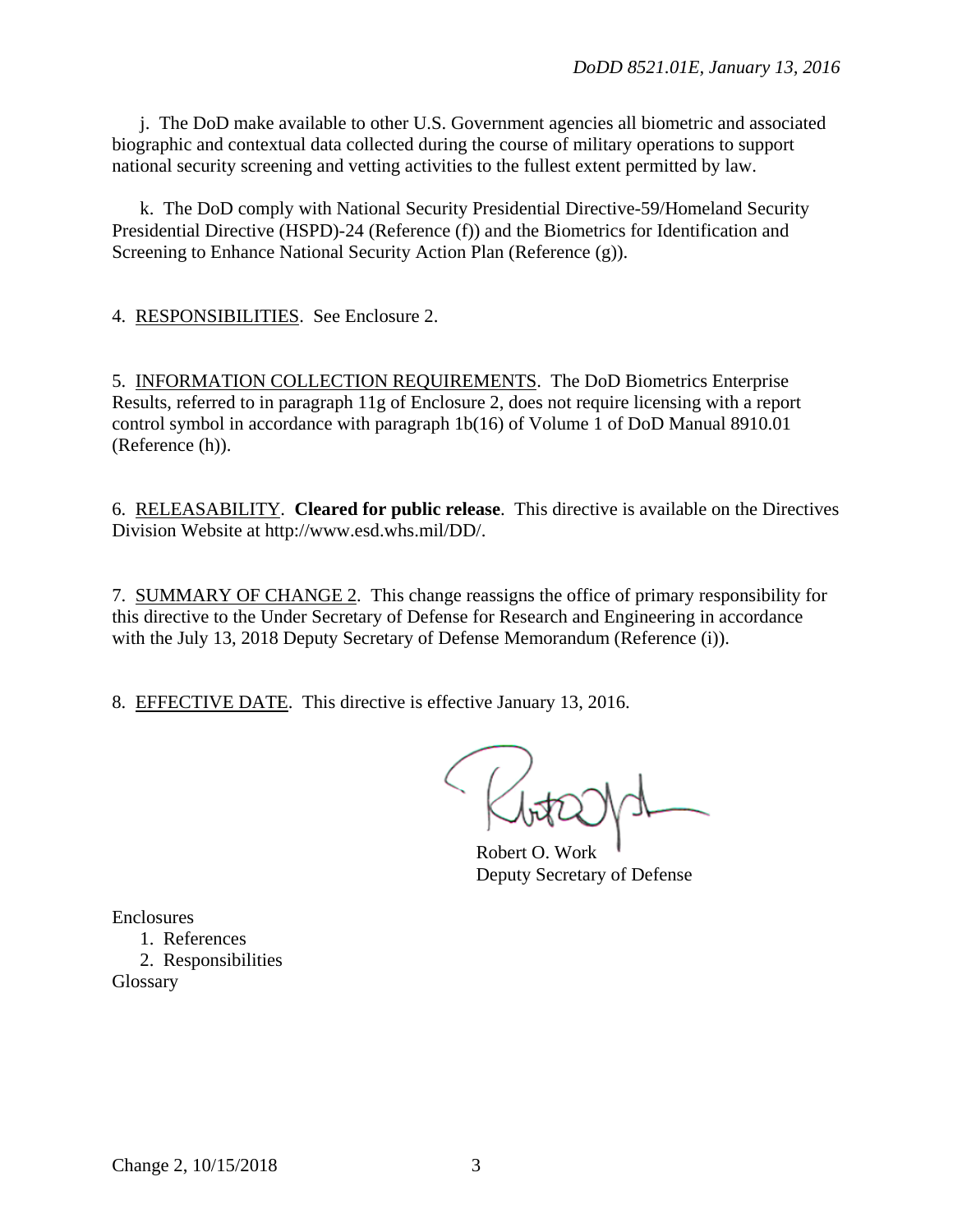## ENCLOSURE 1

## REFERENCES

- (a) DoD Directive 8521.01E, "Department of Defense Biometrics," February 21, 2008 (hereby cancelled)
- (b) Section 112 of the Emergency Supplemental Act, 2000, Division B of Public Law 106-246, July 13, 2000
- (c) DoD Directive 5101.1, "DoD Executive Agent," September 3, 2002, as amended
- (d) DoD Instruction 5505.14, "Deoxyribonucleic Acid (DNA) Collection Requirements for Criminal Investigations, Law Enforcement, Corrections, and Commanders," December 22, 2015, as amended
- (e) DoD Directive 5400.11, "DoD Privacy Program," October 29, 2014
- (f) National Security Presidential Directive–59/Homeland Security Presidential Directive-24, "Biometrics for Identification and Screening to Enhance National Security," June 5, 2008
- (g) Office of the Attorney General of the United States, "Biometrics for Identification and Screening to Enhance National Security: Action Plan," November 2008<sup>[1](#page-3-0)</sup>
- (h) DoD Manual 8910.01, Volume 1, "DoD Information Collections: Procedures for DoD Internal Information Collections," June 30, 2014
- (i) Deputy Secretary of Defense Memorandum, "Establishment of the Office of the Under Secretary of Defense for Research and Engineering and the Office of the Under Secretary of Defense for Acquisition and Sustainment," July 13, 2018
- (j) DoD Directive 5530.3, "International Agreements," June 11, 1987, as amended
- (k) Title 10, United States Code
- (l) DoD Directive 5105.21, "Defense Intelligence Agency (DIA)," March 18, 2008
- (m) DoD Instruction O-3300.04, "Defense Biometric Enabled Intelligence (BEI) and Forensic Enabled Intelligence (FEI)," May 25, 2012
- (n) DoD Instruction 1000.25, "DoD Personnel Identity Protection (PIP) Program," March 2, 2016
- (o) DoD Directive 5200.27, "Acquisition of Information Concerning Persons and Organizations not Affiliated with the Department of Defense," January 7, 1980
- (p) United States Army, "DoD Capstone Concept of Operations for Employing Biometrics in Military Operations," June 10, 2012
- (q) Joint Publication 2-0, "Joint Intelligence," current edition

 $\overline{a}$ 

<span id="page-3-0"></span><sup>&</sup>lt;sup>1</sup> Available from the Office of the Assistant Secretary of Defense for Homeland Defense and Global Security.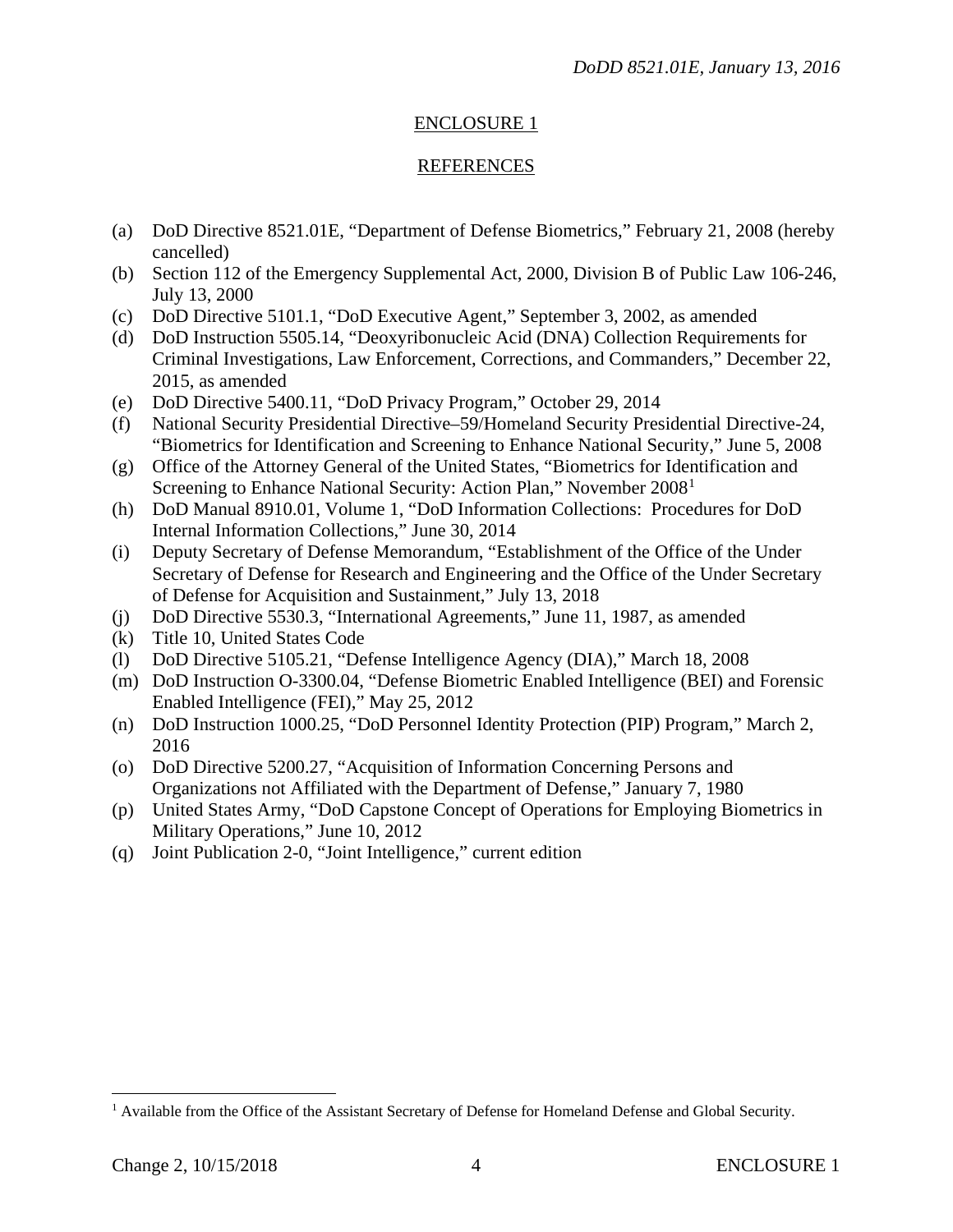#### ENCLOSURE 2

#### RESPONSIBILITIES

1. USD(AT&L). In his or her capacity as the Biometrics PSA, the USD(AT&L):

a. Oversees and, as required, directs the activities of the DoD Biometrics Enterprise and the DoD EA for Biometrics, in accordance with Reference (c).

 b. Facilitates the development and implementation of policy for DoD biometrics in coordination with the Under Secretary of Defense for Policy (USD(P)), the Under Secretary of Defense for Intelligence (USD(I)), and the DoD EA for Biometrics.

 c. Serves as the primary DoD point of contact for other U.S. Government agencies and international entities on all biometric-related activities unless specified in this directive, DoD policy, or applicable law.

d. Appoints an official to chair the DoD Biometrics Executive Committee (EXCOM).

2. ASSISTANT SECRETARY OF DEFENSE FOR ACQUISITION. The Assistant Secretary of Defense for Acquisition manages the alignment and compliance of biometric-related acquisitions with DoD Biometrics Enterprise objectives and policies.

3. USD(P). The USD(P):

 a. Develops and oversees the implementation of policy for DoD biometrics in coordination with the USD(AT&L), the USD(I), and the DoD EA for Biometrics.

 b. Approves biometric sharing arrangements and agreements for areas under the authority of the USD(P), and as appropriate, coordinates these arrangements and agreements with other U.S. Government agencies and international entities in accordance with DoDD 5530.3 (Reference (j)).

c. Determines whether foreign-collected identity information is eligible for exemption in accordance with section 130c of Title 10, United States Code (Reference (k)) in coordination with the USD(I).

4.  $USD(I)$ . The  $USD(I)$ :</u>

a. Oversees DoD Component BEI policy, activities, and programs that support identity activities for the DoD mission areas and the DoD Biometrics Enterprise.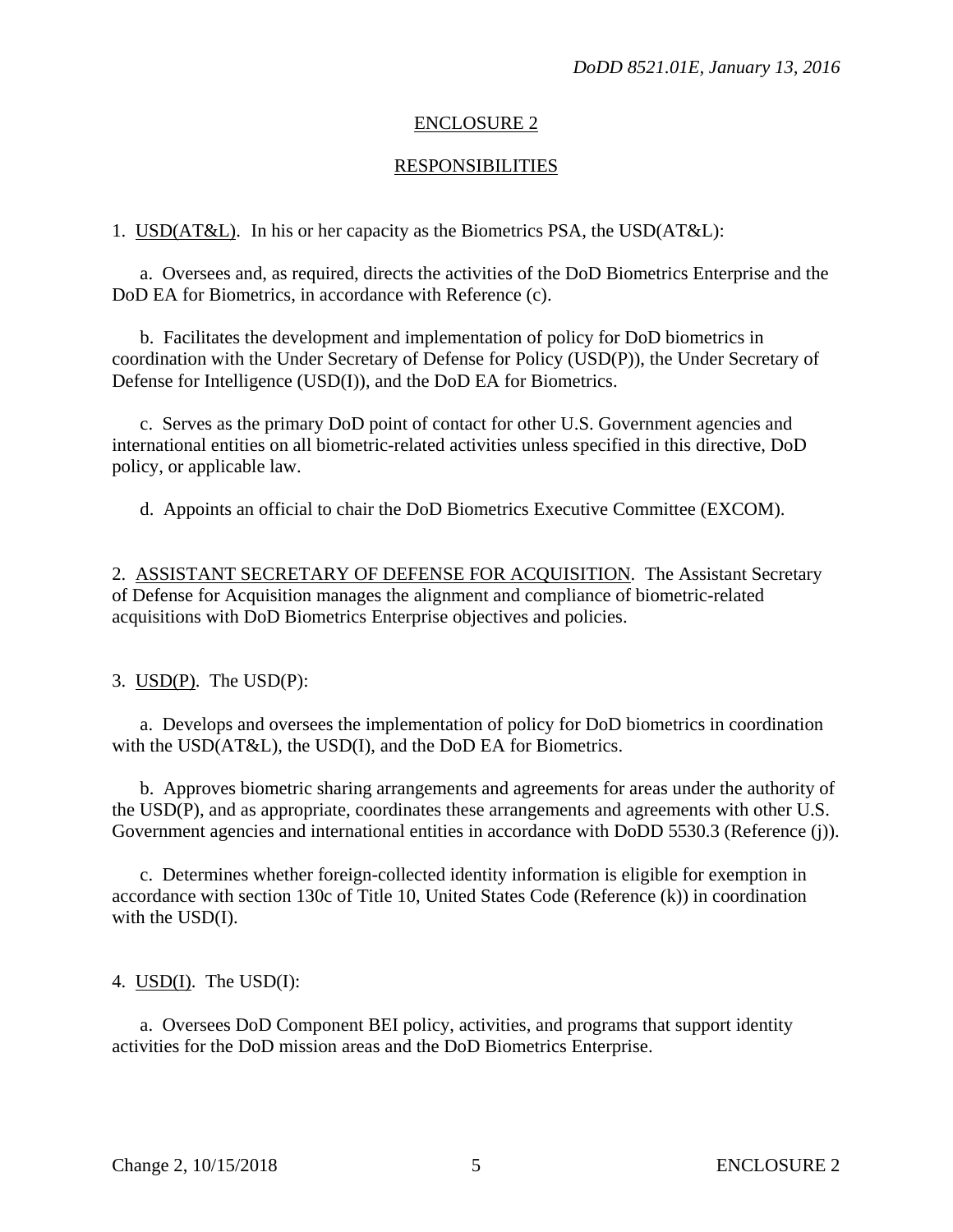b. Establishes standard criteria for security classification of certain biometric data and other biometric-related information.

c. Coordinates with the Biometrics PSA on intelligence, to include BEI programs, activities, and agreements that may affect biometric-related authorities and missions.

 d. Oversees the integration of biometrics and BEI into the DoD intelligence, counterintelligence, and defense security enterprises in coordination with the Director of National Intelligence.

 e. Serves as the primary point of contact for other U.S. Government agencies and international entities on all BEI-related activities.

5. DIRECTOR, DEFENSE INTELLIGENCE AGENCY (DIA). Under the authority, direction, and control of the USD(I), the Director, DIA:

a. Serves as the DoD intelligence lead for biometric activities and programs in accordance with DoDD 5105.21 (Reference (l)) and DoD Instruction O-3300.04 (Reference (m)).

 b. Facilitates delivery of BEI capabilities within the intelligence process to support a defined operations or intelligence cycle in coordination with the DoD intelligence components and the DoD EA for Biometrics.

 c. Coordinates and synchronizes development and implementation of DoD biometric collection strategies for the DoD mission areas.

d. Develops, maintains, manages, and shares a DoD biometric enabled watchlist.

6. UNDER SECRETARY OF DEFENSE FOR PERSONNEL AND READINESS. The Under Secretary of Defense for Personnel and Readiness:

a. Merges biometrics into the policies and procedures under his or her purview.

 b. Oversees and maintains the DoD authoritative biometric data repository for match, store, and share functions for individuals affiliated or seeking to be affiliated with the DoD. This repository contains authoritative identity information for the issuance of identity credentials in accordance with DoDI 1000.25 (Reference (n)).

7. UNDER SECRETARY OF DEFENSE (COMPTROLLER)/CHIEF FINANCIAL OFFICER, DEPARTMENT OF DEFENSE. The Under Secretary of Defense (Comptroller)/Chief Financial Officer, Department of Defense maintains the visibility of biometric-related funding.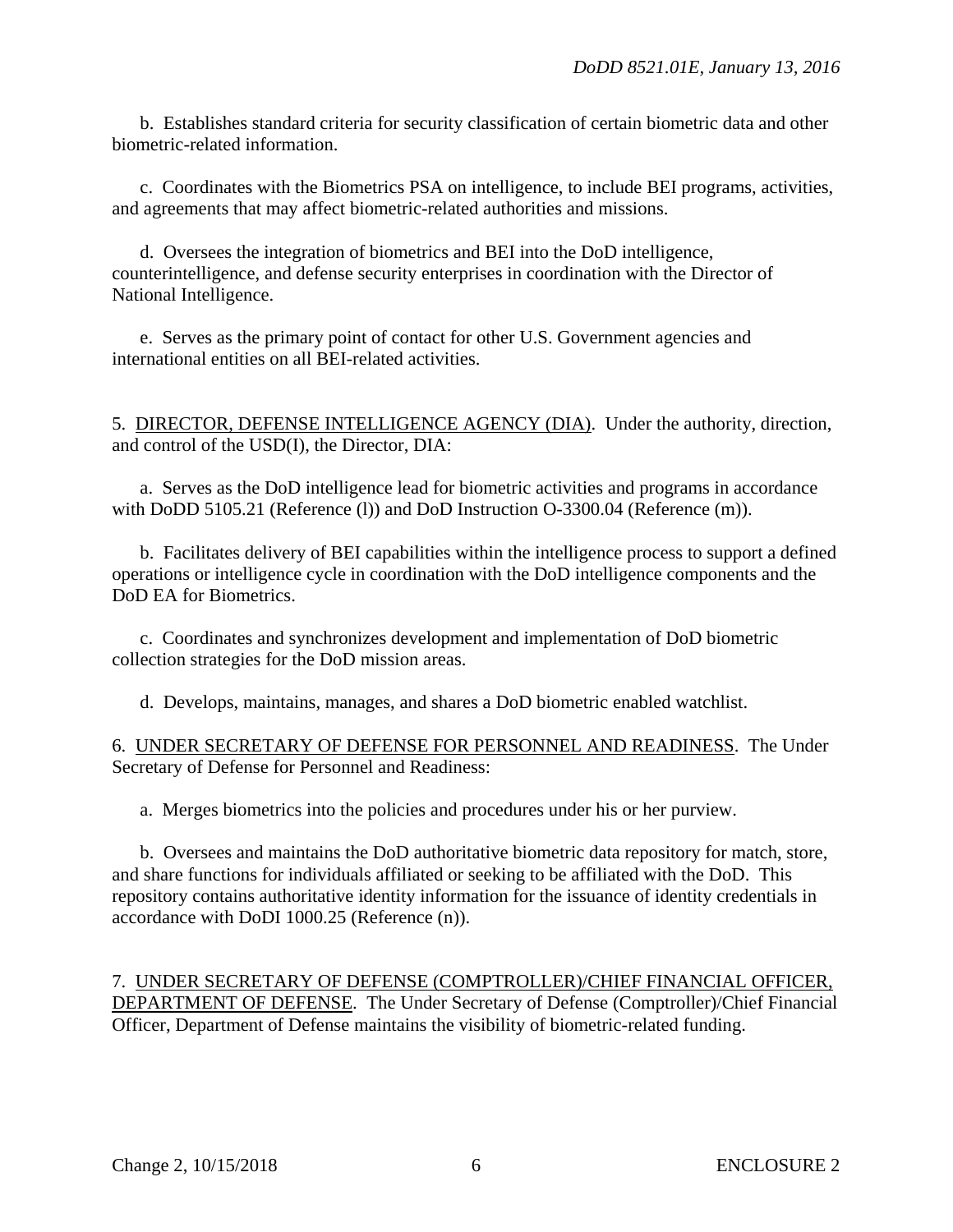8. DEPUTY CHIEF MANAGEMENT OFFICER OF THE DEPARTMENT OF DEFENSE. In his or her capacity as the DoD Privacy and Civil Liberties Officer, the Deputy Chief Management Officer of the Department of Defense:

a. Ensures that the maintenance, use, collection, and dissemination of biometric information are conducted in accordance with Reference (e) and that DoD biometric policies and procedures also comply with DoDD 5200.27 (Reference (o)).

b. Directs all privacy and civil liberties issues related to the maintenance, use, collection, and dissemination of biometric data be coordinated with the Directorate for Oversight and Compliance, Defense Privacy and Civil Liberties Division in the Office of the Deputy Chief Management Officer.

9. DOD COMPONENT HEADS, EXCEPT FOR THE CJCS. The DoD Component heads, except for the CJCS:

a. Designate a general or flag officer or Senior Executive Service-equivalent individual to serve as a member on the DoD Biometrics EXCOM.

b. Notify and coordinate all biometric and BEI activities and acquisitions with the Biometrics PSA, the Assistant Secretary of Defense for Acquisition, the USD(I), the DoD EA for Biometrics, and the Director, DIA.

 c. Plan, program, budget for, and field DoD Component-required and, where appropriate, joint and common biometric and BEI capabilities and institutional training requirements to support identity activities in accordance with Reference (k) and Major Force Program-11 authorities.

d. Adhere to DoD-approved standards, protocols, and enterprise architectures.

10. SECRETARIES OF THE MILITARY DEPARTMENTS. In addition to the responsibilities in section 9 of this enclosure, the Secretaries of the Military Departments ensure policy and guidance exist to maintain oversight of their Department's biometric and BEI capabilities.

11. SECRETARY OF THE ARMY. In addition to the responsibilities in sections 9 and 10 of this enclosure, and in his or her capacity as the DoD EA for Biometrics, the Secretary of the Army:

 a. Appoints a general or flag officer or Senior Executive Service official to serve as the focal point of the DoD Biometrics Enterprise to plan, program, and budget sufficient resources to execute the responsibilities of the DoD EA for Biometrics in accordance with Reference (c) and this directive.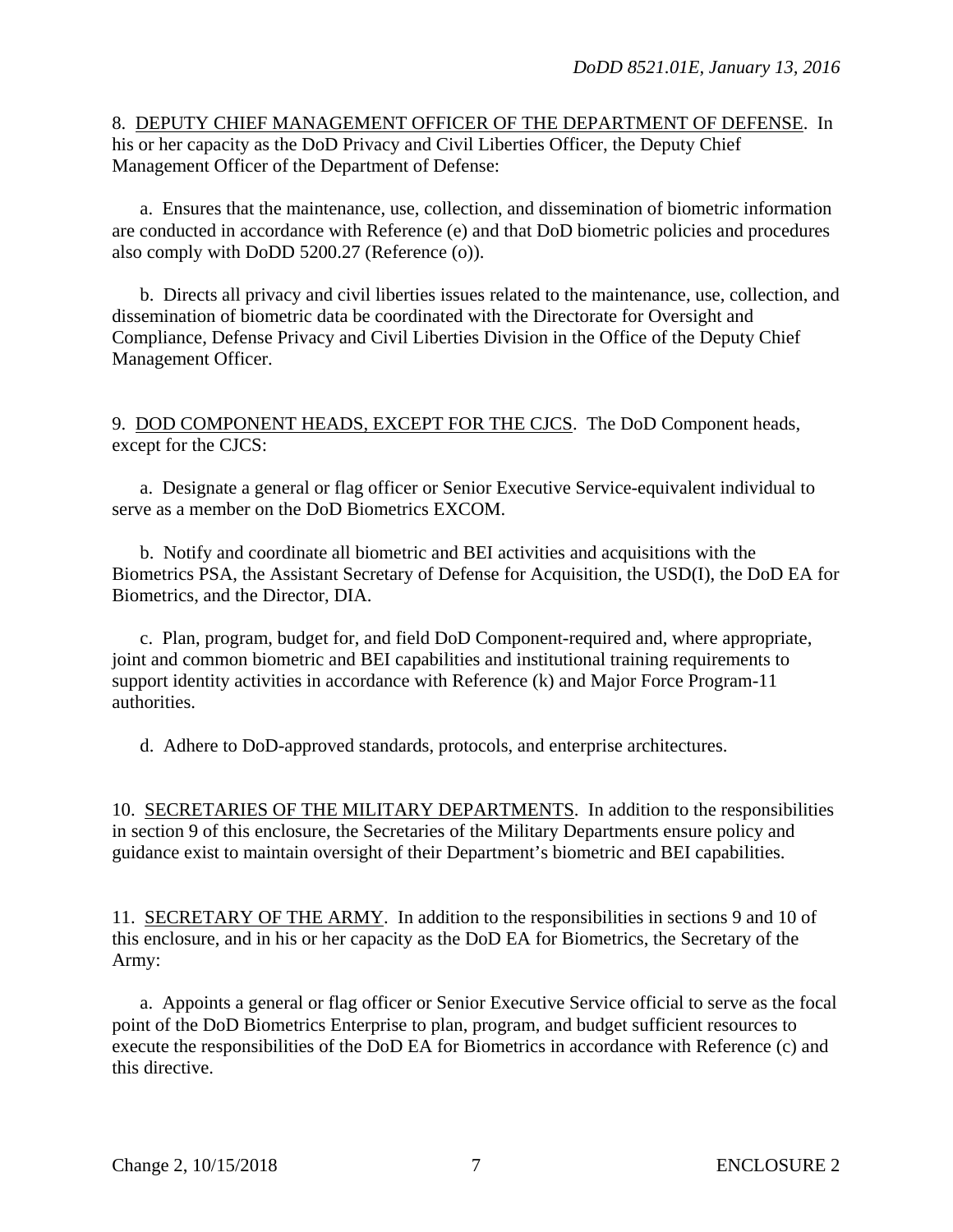b. Leads and executes common storage, matching, analysis, and sharing activities of the DoD Biometrics Enterprise for biometric data collected as a part of military operations.

c. Requires DoD Components' biometric products, systems, and services to adhere to applicable standards, protocols, and the DoD biometric authoritative enterprise reference architecture to support interoperability.

 d. Leads requirements, architecture, and standards development for joint, common, and interagency biometric capabilities.

 e. Acquires common biometric capabilities to support the operational requirements of the joint force commander.

f. Oversees and maintains the DoD's authoritative biometric data repository for match, store, and share functions for the DoD mission areas of individuals whose biometric data were collected as a part of operations and, subject to Reference (o) and/or the approval by the Deputy Chief Management Office, individuals not affiliated with or seeking to be affiliated with the DoD.

 g. Measures the health and performance of the DoD Biometrics Enterprise and generates results for the Biometrics PSA and the DoD Biometrics EXCOM.

 h. Exchanges biometric data with appropriate DoD, interagency, State, tribal, local, and international partners in accordance with applicable law, regulation, policy, and data sharing arrangements and agreements.

 i. Leads implementation of DoD military detainee national security threat activities, in coordination with the Director, DIA, and pursuant to Reference (g).

 j. Acts as the DoD point of contact for execution of biometric-related activities or as directed and assigned by the Biometrics PSA.

 k. Directs the execution of concluded biometric-related agreements with other U.S. Government agencies and international entities, and notifies the Biometrics PSA, the USD(P), and the USD(I) of the need for their initiation, modification, suspension, or cancellation.

l. Appoints an official to serve as a co-chair of the DoD Biometrics EXCOM.

12. CJCS. The CJCS coordinates and monitors fulfillment of validated joint requirements for biometrics and BEI, and appoints an official to serve as a co-chair of the DoD Biometrics EXCOM.

13. COMBATANT COMMANDERS. In addition to the responsibilities in section 9 of this enclosure, the Combatant Commanders identify biometric and BEI capability and policy gaps that inhibit achievement of operational objectives; develop and issue guidance on the use of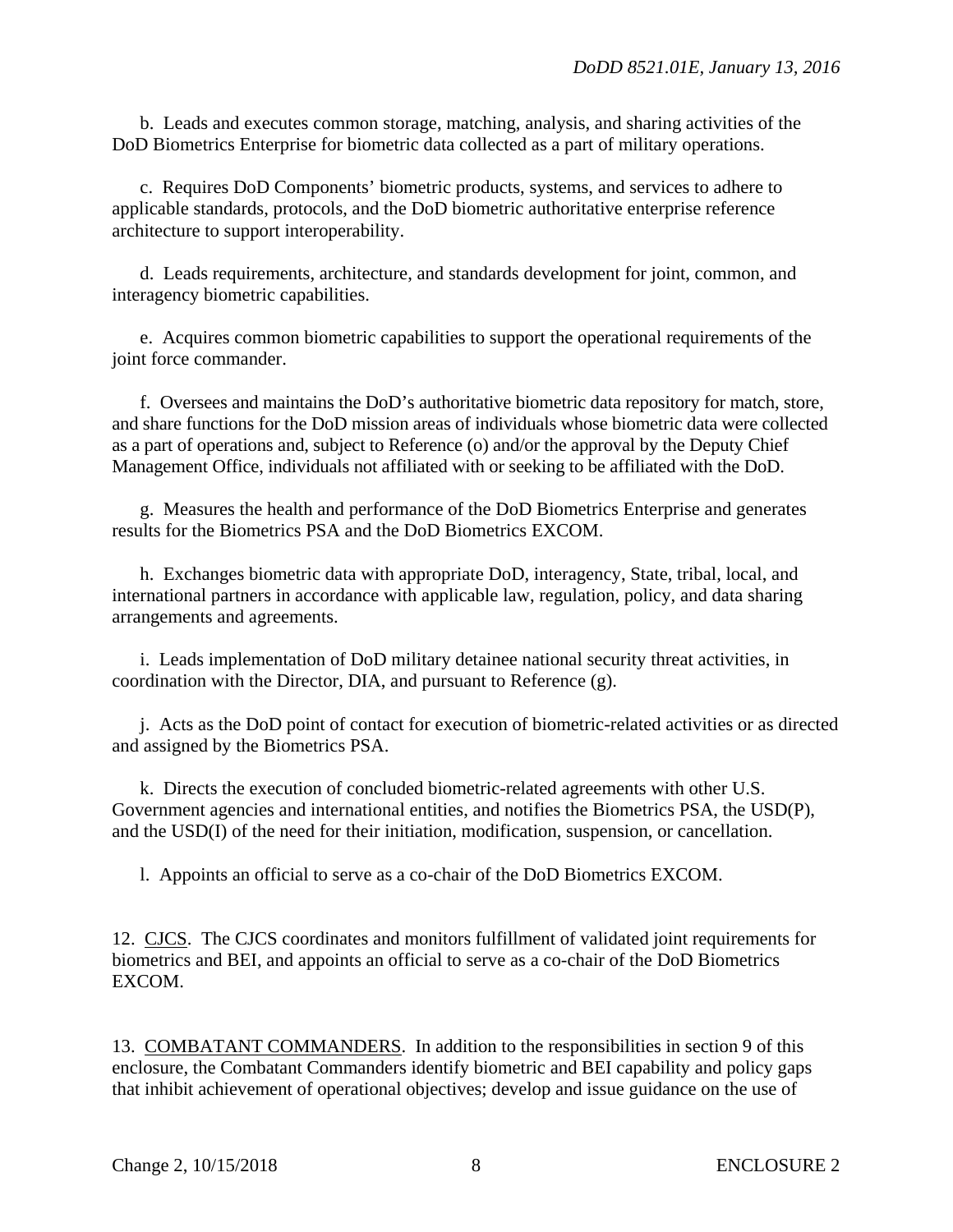biometrics and BEI within their areas of responsibility; and engage mission partners to employ biometric capabilities and share biometric data in support of identity activities in coordination with the USD(P), the USD(I), the Director, DIA, the CJCS, and the DoD EA for Biometrics.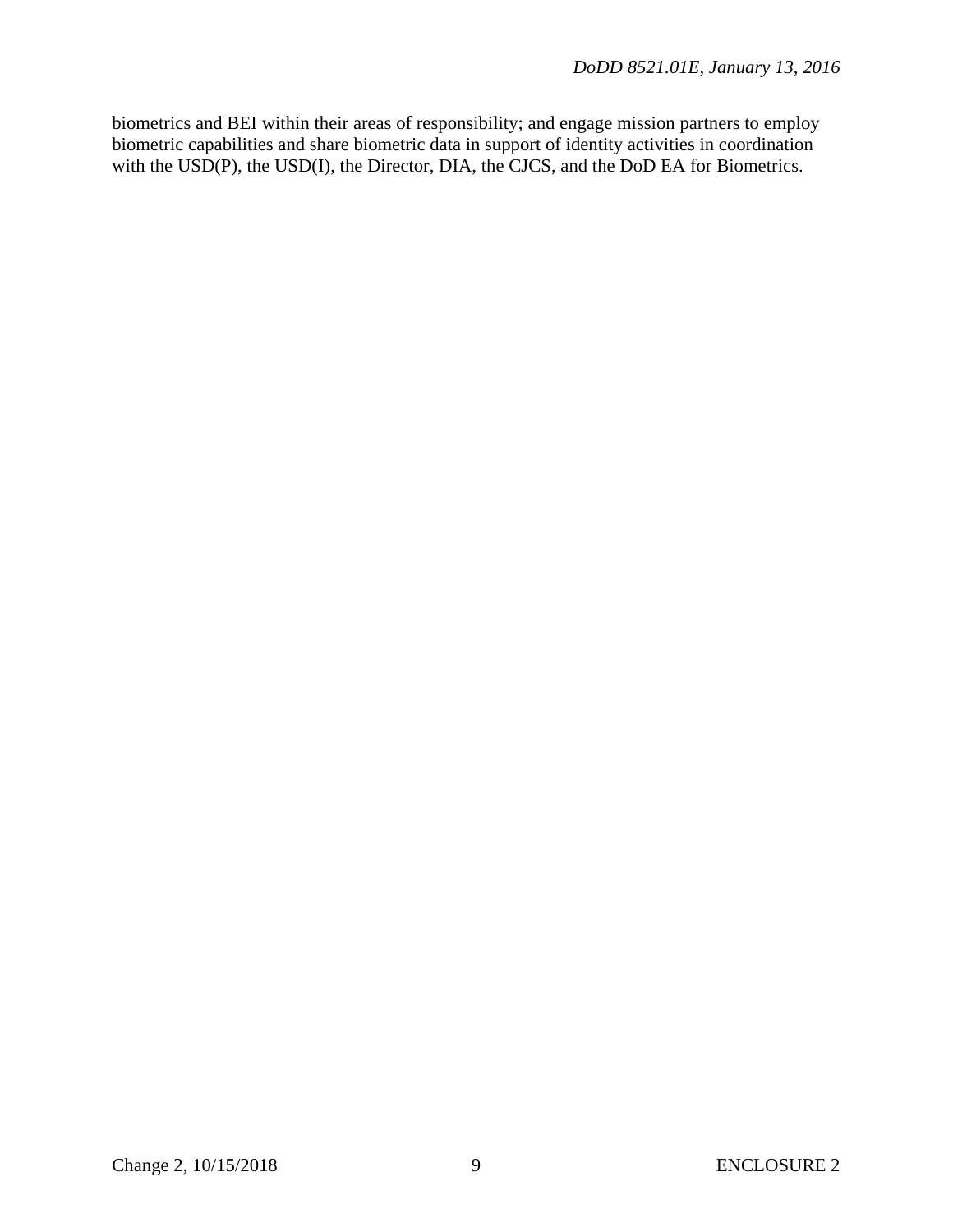## GLOSSARY

# PART I. ABBREVIATIONS AND ACRONYMS

| BEI                           | biometric enabled intelligence                                                                                                                                       |
|-------------------------------|----------------------------------------------------------------------------------------------------------------------------------------------------------------------|
| <b>CJCS</b>                   | Chairman of the Joint Chiefs of Staff                                                                                                                                |
| <b>DIA</b><br>DoDD            | Defense Intelligence Agency<br>DoD directive                                                                                                                         |
| EA<br><b>EXCOM</b>            | <b>Executive Agent</b><br><b>Executive Committee</b>                                                                                                                 |
| <b>HSPD</b>                   | Homeland Security Presidential Directive                                                                                                                             |
| <b>PSA</b>                    | <b>Principal Staff Assistant</b>                                                                                                                                     |
| USD(AT&L)<br>USD(I)<br>USD(P) | Under Secretary of Defense for Acquisition, Technology, and Logistics<br>Under Secretary of Defense for Intelligence<br><b>Under Secretary of Defense for Policy</b> |

## PART II. DEFINITIONS

Unless otherwise noted, these terms and their definitions are for the purposes of this directive.

BEI. Defined in Reference (m).

biometric enabled watchlist. Defined in Reference (m).

biometric data. Computer data created during a biometric process. It encompasses raw sensor observations, biometric samples, models, templates, and/or similarity scores. Biometric data is used to describe the information collected during an enrollment, verification, or identification process but the term does not apply to end user information such as user name, demographic information, or authorizations.

biometrics. The process of recognizing an individual based on measurable anatomical, physiological, or behavioral characteristics.